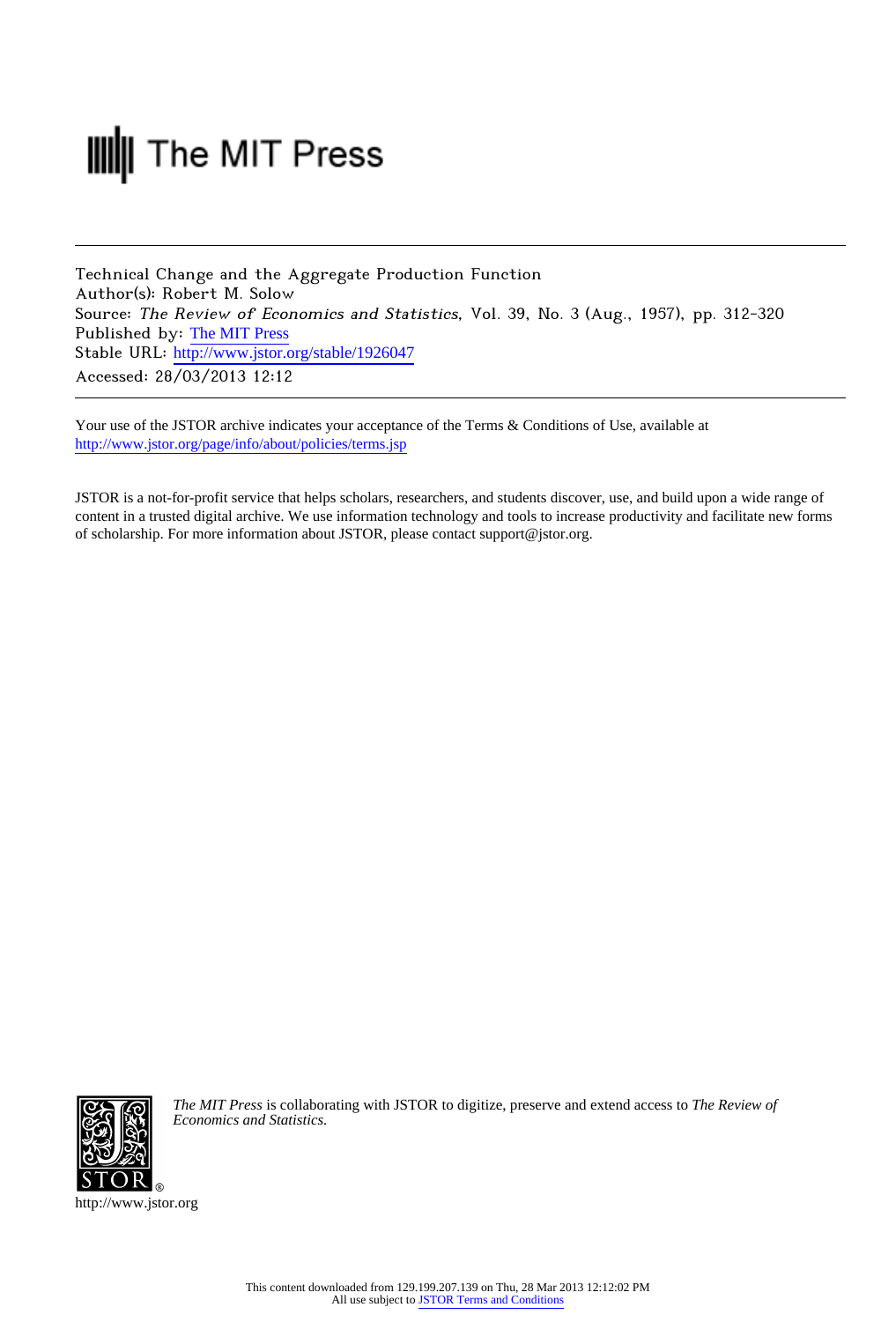# **TECHNICAL CHANGE AND THE AGGREGATE PRODUCTION FUNCTION \***

# **Robert M. Solow**

**JN this day of rationally designed econometric studies and super-input-output tables, it takes something more than the usual "willing suspension of disbelief" to talk seriously of the aggregate production function. But the aggregate production function is only a little less legitimate a concept than, say, the aggregate consumption function, and for some kinds of long-run macro-models it is almost as indispensable as the latter is for the short-run. As long as we insist on practicing macro-economics we shall need aggregate relationships.** 

**Even so, there would hardly be any justification for returning to this old-fashioned topic if I had no novelty to suggest. The new wrinkle I want to describe is an elementary way of segregating variations in output per head due to technical change from those due to changes in the availability of capital per head. Naturally, every additional bit of information has its price. In this case the price consists of one new required time series, the share of labor or property in total income, and one new assumption, that factors are paid their marginal products. Since the former is probably more respectable than the other data I shall use, and since the latter is an assumption often made, the price may not be unreasonably high.** 

**Before going on, let me be explicit that I would not try to justify what follows by calling on fancy theorems on aggregation and index numbers.' Either this kind of aggregate economics appeals or it doesn't. Personally I belong to both schools. If it does, I think one can** 

**\* I owe a debt of gratitude to Dr. Louis Lefeber for statistical and other assistance, and to Professors Fellner, Leontief, and Schultz for stimulating suggestions.** 

**<sup>1</sup>Mrs. Robinson in particular has explored many of the profound difficulties that stand in the way of giving any precise meaning to the quantity of capital ("The Production Function and the Theory of Capital," Review of Economic Studies, Vol. 2I, No. 2), and I have thrown up still further obstacles (ibid., Vol. 23, No. 2). Were the data available, it would be better to apply the analysis to some precisely defined production function with many precisely defined inputs. One can at least hope that the aggregate analysis gives some notion of the way a detailed analysis would lead.** 

**[ 3I2 ]** 

**draw some crude but useful conclusions from the results.** 

## **Theoretical Basis**

**I will first explain what I have in mind mathematically and then give a diagrammatic exposition. In this case the mathematics seems simpler. If Q represents output and K and L represent capital and labor inputs in "physical" units, then fhe aggregate production function can be written as:** 

$$
Q = F(K,L;t). \tag{1}
$$

The variable  $t$  for time appears in  $F$  to allow **for technical change. It will be seen that I am using the phrase "technical change" as a shorthand expression for any kind of shift in the production function. Thus slowdowns, speedups, improvements in the education of the labor force, and all sorts of things will appear as "technical change."** 

**It is convenient to begin with the special case of neutral technical change. Shifts in the production function are defined as neutral if they leave marginal rates of substitution untouched but simply increase or decrease the output attainable from given inputs. In that case the production function takes the special form** 

$$
Q = A(t)f(K,L) \qquad \qquad \textbf{(1a)}
$$

and the multiplicative factor  $A(t)$  measures the **cumulated effect of shifts over time. Differentiate (ia) totally with respect to time and divide by Q and one obtains** 

$$
\frac{\dot{Q}}{Q} = \frac{\dot{A}}{A} + A \frac{\partial f}{\partial K} \frac{\dot{K}}{Q} + A \frac{\partial f}{\partial L} \frac{\dot{L}}{Q}
$$

**where dots indicate time derivatives. Now de**fine  $w_k = \frac{\partial Q}{\partial E} \frac{K}{\partial \Omega}$  and  $w_k = \frac{\partial Q}{\partial L} \frac{L}{\partial \Omega}$  the rela-**DK Q DL Q tive shares of capital and labor, and substitute**  in the above equation (note that  $\partial Q/\partial K=$  $A \partial f / \partial K$ , etc.) and there results:

$$
\frac{\dot{Q}}{Q} = \frac{\dot{A}}{A} + w_K \frac{\dot{K}}{K} + w_L \frac{\dot{L}}{L}.
$$
 (2)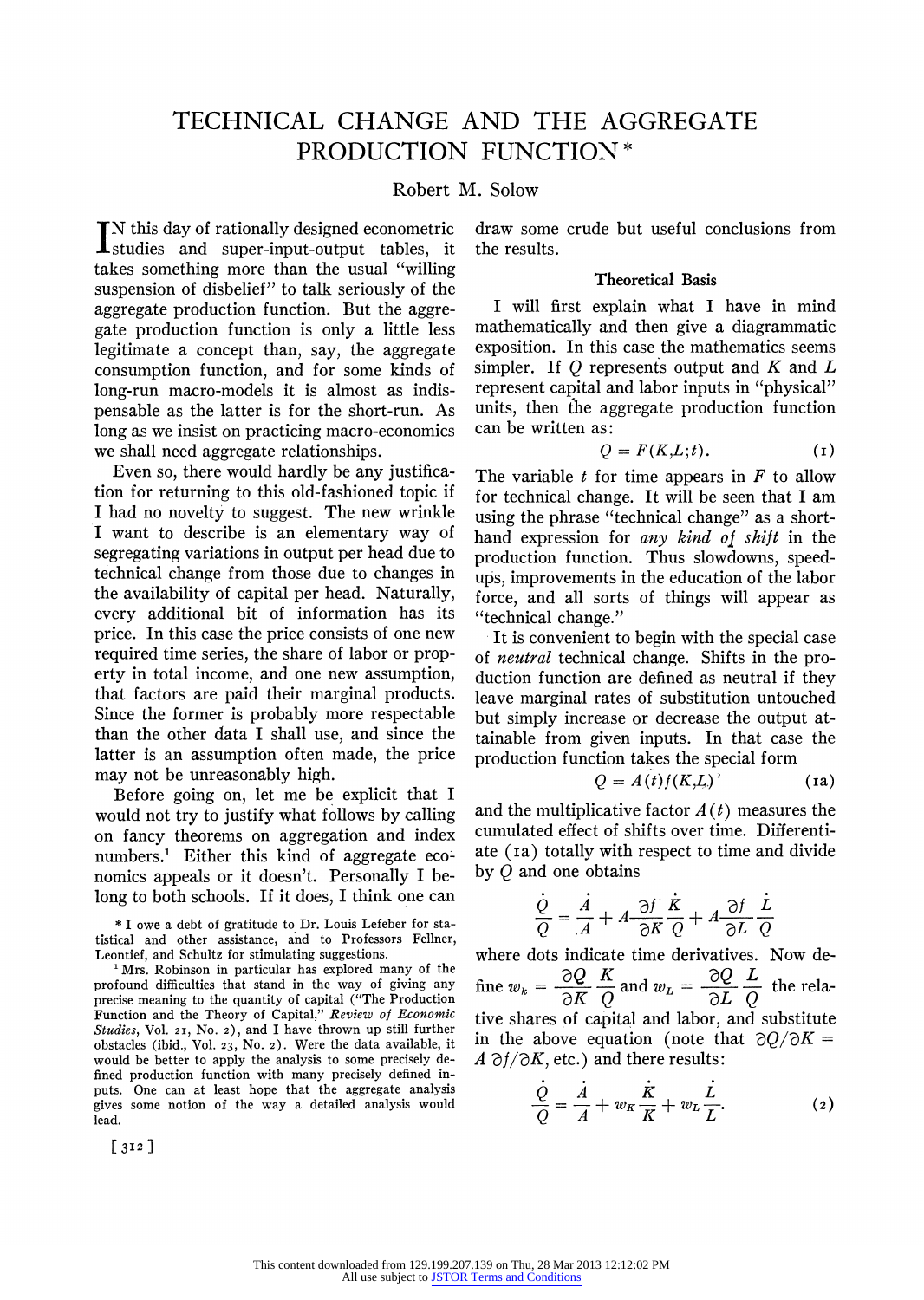From time series of  $\dot{Q}/Q$ ,  $w_k$ ,  $\dot{K}/K$ ,  $w_l$  and **L/L or their discrete year-to-year analogues,**  we could estimate  $A/A$  and thence  $A(t)$  itself. **Actually an amusing thing happens here. Nothing has been said so far about returns to scale. But if all factor inputs are classified either as K or L, then the available figures always show**  $w_K$  **and**  $w_L$  **adding up to one. Since we have assumed that factors are paid their marginal products, this amounts to assuming the hypotheses of Euler's theorem. The calculus being what it is, we might just as well assume the conclusion, namely that F is homogeneotus of degree one. This has the advantage of making everything come out neatly in terms**  of intensive magnitudes. Let  $Q/L = q$ ,  $K/L =$ 

 $k, w_L = 1 - w_K$ ; note that  $\dot{q}/q = \dot{Q}/Q - \dot{L}/L$ **etc., and (2) becomes** 

$$
\frac{q}{q} = \frac{A}{A} + w_K \frac{k}{k}.
$$
 (2a)

**Now all we need to disentangle the technical**  change index  $A(t)$  are series for output per **man hour, capital per man hour, and the share of capital.** 

**So far I have been assuming that technical change is neutral. But if we go back to (i) and carry out the same reasoning we arrive at something very like (2a), namely** 

$$
\frac{q}{q} = \frac{1}{F} \frac{\partial F}{\partial t} + w_k \frac{k}{k}
$$
 (2b)

**It can be shown, by integrating a partial differential equation, that if**  $\vec{F}/F$  **is independent of K and L (actually under constant returns to**  scale only  $K/L$  matters) then  $(1)$  has the spe**cial form (ia) and shifts in the production function are neutral. If in addition**  $F/F$  **is con**stant in time, say equal to a, then  $A(t) = e^{at}$ or in discrete approximation  $A(t) = (1 + a)^t$ .

**The case of neutral shifts and constant returns to scale is now easily handled graphically. The production function is completely represented by a graph of q against k (analogously to the fact that if we know the unit-output isoquant, we know the whole map). The trouble is that this function is shifting in time,**  so that if we observe points in the  $(q,k)$  plane, **their movements are compounded out of movements along the curve and shifts of the curve. In Chart i, for instance, every ordinate on the**  curve for  $t = r$  has been multiplied by the same **factor to give a neutral upward shift of the production function for period 2. The problem is to estimate this shift from knowledge of**  points  $P_1$  and  $P_2$ . Obviously it would be quite **misleading to fit a curve through raw observed**  points like  $P_1$ ,  $P_2$  and others. But if the shift **factor for each point of time can be estimated, the observed points can be corrected for technical change, and a production function can then be found.>** 



**The natural thing to do, for small changes, is to approximate the period 2 curve by its tan**gent at  $P_2$  (or the period **i** curve by its tangent at  $P_1$ ). This yields an approximately corrected point  $P_{12}$ , and an estimate for  $\triangle$   $A/A$ , namely  $\overline{P_{12}P_1}/q_1$ . But  $k_1P_{12} = q_2 - \partial q/\partial k \triangle k$  and **hence**  $P_{12}P_1 = q_2 - q_1 - \frac{\partial q}{\partial k} \triangle k = \triangle q$  $\partial q/\partial k \bigtriangleup k$  and  $\bigtriangleup A/A = \overline{P_{12}P_{1}}/q_{1} = \bigtriangleup q/q$  –  $\partial q/\partial k$  ( $k/q$ )  $\triangle k/k = \triangle q/q-w_k \triangle k/k$  which **is exactly the content of (2a). The not-necessarily-neutral case is a bit more complicated, but basically similar.** 

**<sup>2</sup>Professors Wassily Leontief and William Fellner independently pointed out to me that this "first-order" approximation could in principle be improved. After estimating a production function corrected for technical change (see below), one could go back and use it to provide a second approximation to the shift series, and on into further iterations.**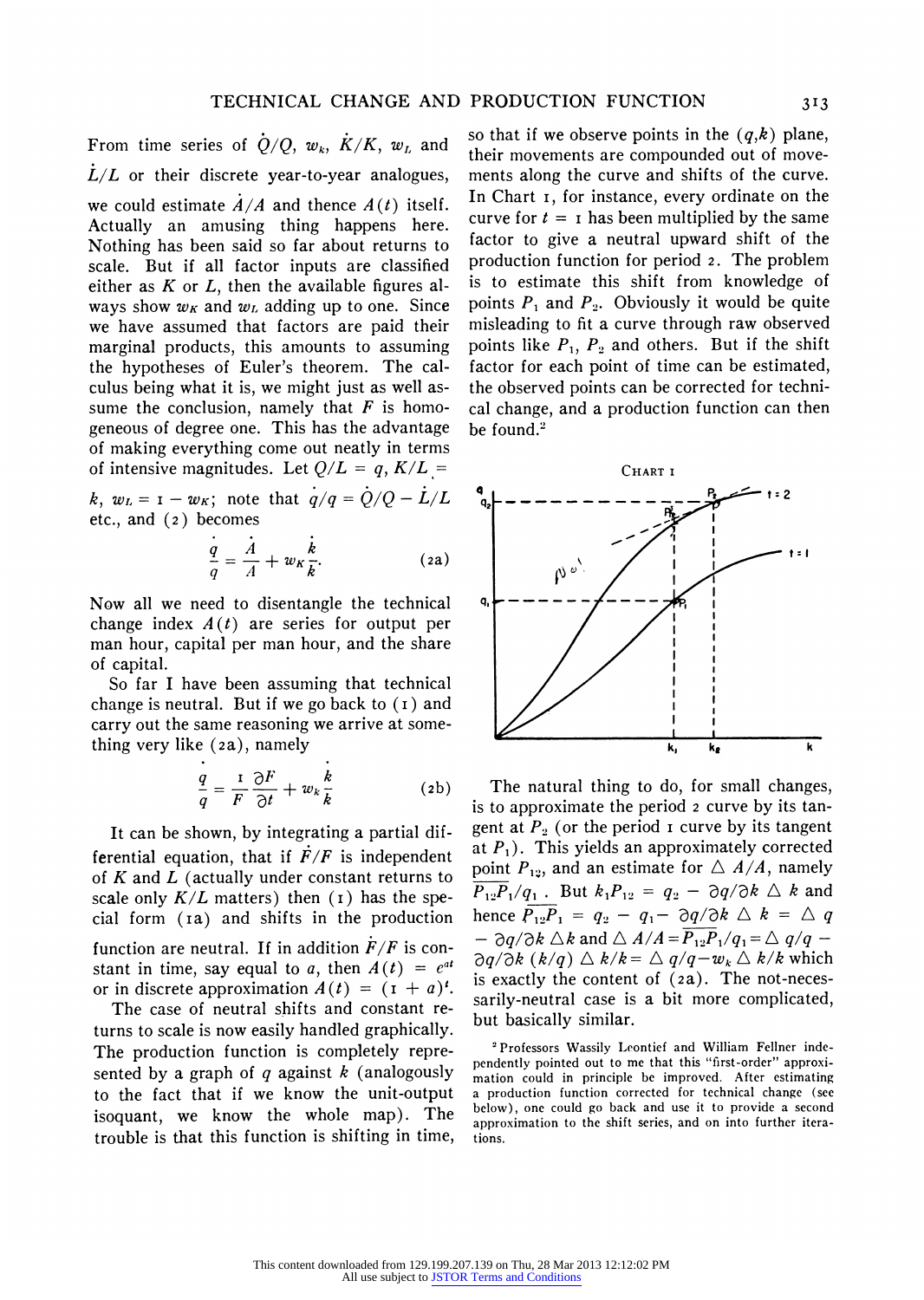### **An Application to the U.S.: 1909-1949**

**In order to isolate shifts of the aggregate production function from movements along it, by use of (2a) or (2b), three time series are needed: output per unit of labor, capital per unit of labor, and the share of capital. Some rough and ready figures, together with the obvious computations, are given in Table i.** 

**The conceptually cleanest measure of aggregate output would be real net national product. But long NNP series are hard to come by, so I have used GNP instead. The only difference this makes is that the share of capital has to include depreciation. It proved possible to restrict the experiment to private non-farm economic activity. This is an advantage (a) because it skirts the problem of measuring government output and (b) because eliminating agriculture is at least a step in the direction of homogeneity. Thus my q is a time series of real private non-farm GNP per man hour, Kendrick's valuable work.** 

**The capital time series is the one that will really drive a purist mad. For present purposes, "capital" includes land, mineral deposits, etc. Naturally I have used Goldsmith's estimates (with government, agricultural, and consumer durables eliminated). Ideally what one would like to measure is the annual flow of capital services. Instead one must be content with a less utopian estimate of the stock of capital goods in existence. All sorts of conceptual problems arise on this account. As a single example, if the capital stock consisted of a million identical machines and if each one as it wore out was replaced by a more durable machine of the same annual capacity, the stock of capital as measured would surely increase. But the maximal flow of capital services would be constant. There is nothing to be done about this, but something must be done about the fact of idle capacity. What belongs in a production function is capital in use, not capital in place. Lacking any reliable year-by-year measure of the utilization of capital I have simply reduced the Goldsmith figures by the fraction of the labor force unemployed in each year, thus assuming that labor and capital always suffer unemployment to the same percentage. This is undoubtedly wrong, but probably gets** 

**closer to the truth than making no correction at all.3** 



**The share-of-capital series is another hodgepodge, pieced together from various sources and ad hoc assumptions (such as Gale Johnson's guess that about 35 per cent of non-farm entrepreneurial income is a return to property). Only after these computations were complete did I learn that Edward Budd of Yale Univer-**



**sity has completed a careful long-term study of factor shares which will soon be published. It seems unlikely that minor changes in this ingredient would grossly alter the final results,** 

**3 Another factor for which I have not corrected is the changing length of the work-week. As the work-week shortens, the intensity of use of existing capital decreases, and the stock figures overestimate the input of capital services.**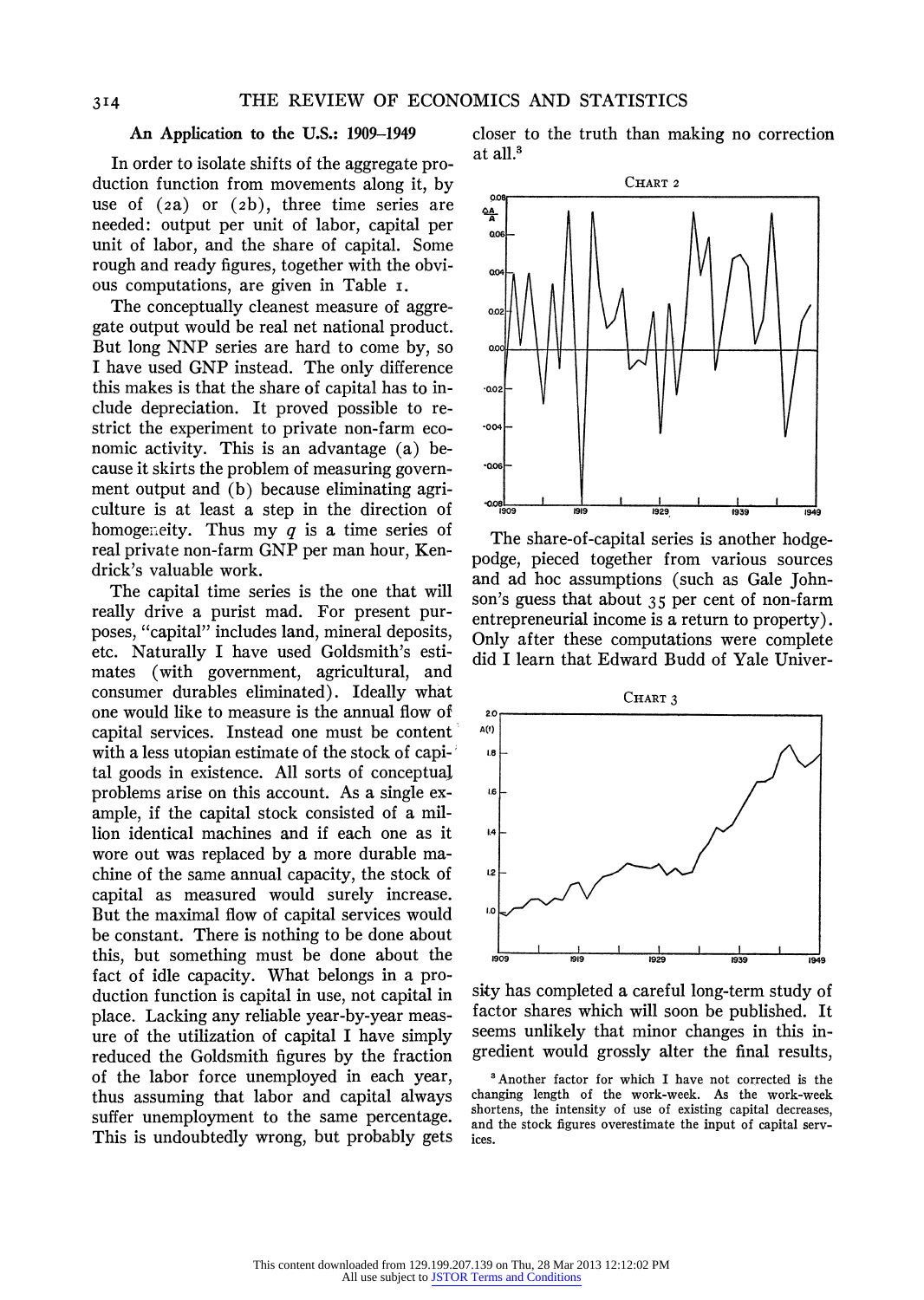**but I have no doubt that refinement of this and the capital time-series would produce neater results.** 

**In any case, in (2a) or (2b) one can replace the time-derivatives by year-to-year changes**  and calculate  $\Delta q/q - w_k \Delta k/k$ . The result is an estimate of  $\triangle$  F/F or  $\triangle$  A/A, depending

**on whether these relative shifts appear to be neutral or not. Such a calculation is made in Table i and shown in Chart 2. Thence, by arbitrarily setting**  $A(1909) = I$  **and using the fact that**  $A(t+1) = A(t)$   $(\mathbf{I} + \Delta A(t)/A(t))$  one can successively reconstruct the  $A(t)$  time **series, which is shown in Chart 3.** 

| Year             | $%$ labor<br>force<br>employed<br>(1) | Capital<br>stock<br>$$$ mill.)<br>(2) | Col. <sub>I</sub><br>x Col. 2<br>$\left(3\right)$ | Share of<br>property in<br>income<br>(4) | Priv. nonfarm<br>GNP per<br>manhour<br>(5) | Employed<br>capital per<br>manhour<br>(6) | $\Delta$ A/A<br>(7) | A(t)<br>(8)  |
|------------------|---------------------------------------|---------------------------------------|---------------------------------------------------|------------------------------------------|--------------------------------------------|-------------------------------------------|---------------------|--------------|
| 1909             | <b>1.10</b>                           | 146,142                               | 133,135                                           | $-335$                                   | \$.623                                     | \$2.06                                    | $-.017$             | <b>COO.I</b> |
| 1910             | 02.8                                  | 150,038                               | 139,235                                           | .330                                     | .616                                       | 2.10                                      | .039                | .983         |
| 1911             | 00.6                                  | 156,335                               | 141,640                                           | $-335$                                   | .647                                       | 2.17                                      | .002                | I.02I        |
| 1912             | 93.0                                  | 159,971                               | 148,773                                           | .330                                     | .652                                       | 2.2I                                      | .040                | 1.023        |
| 1913             | 91.8                                  | 164,504                               | 151,015                                           | $-334$                                   | .68 <sub>o</sub>                           | 2.23                                      | .007                | 1.064        |
| 1914             | 83.6                                  | 171,513                               | 143,385                                           | .325                                     | .682                                       | 2.20                                      | -- .028             | 1.071        |
| 1915             | 84.5                                  | 175,371                               | 148,188                                           | .344                                     | .669                                       | 2.26                                      | .034                | 1.041        |
| 1916             | 93.7                                  | 178,351                               | 167,115                                           | .358                                     | .700                                       | 2.34                                      | $-.010$             | 1.076        |
| <b>1917</b>      | 94.0                                  | 182,263                               | 171,327                                           | .370                                     | .679                                       | 2.21                                      | .072                | 1.065        |
| 1918             | 94.5                                  | 186,679                               | 176,412                                           | .342                                     | .729                                       | 2.22                                      | .013                | I.I42        |
| 1919             | 93.1                                  | 189,977                               | 176,869                                           | $-354$                                   | .767                                       | 2.47                                      | $-.076$             | 1.157        |
| 1920             | 02.8                                  | 194,802                               | 180,776                                           | .319                                     | .72I                                       | 2.58                                      | .072                | 1.060        |
| 1921             | 76.9                                  | 201,491                               | 154,947                                           | .369                                     | .770                                       | 2.55                                      | .032                | 1.146        |
| 1922             | 81.7                                  | 204,324                               | 166,933                                           | $-339$                                   | .788                                       | 2.49                                      | IIO.                | 1.183        |
| 1923             | 92.1                                  | 209,964                               | 193,377                                           | $-337$                                   | .809                                       | 2.61                                      | .от6                | 1.196        |
| 1924             | 88.0                                  | 222,113                               | 195,460                                           | .330                                     | .836                                       | 2.74                                      | .032                | 1.215        |
| 1925             | 1.10                                  | 231,772                               | 211,198                                           | .336                                     | .872                                       | 2.81                                      | $-.010$             | 1.254        |
| 1926             | 92.5                                  | 244,611                               | 226,266                                           | .327                                     | .86q                                       | 2.87                                      | $-.005$             | 1.241        |
| 1927             | 90.0                                  | 259,142                               | 233,228                                           | .323                                     | .87I                                       | 2.93                                      | $-.007$             | 1.235        |
| 1928             | 90.0                                  | 271,089                               | 243,980                                           | .338                                     | .874                                       | 3.02                                      | .020                | 1.226        |
| 1929             | 92.5                                  | 279,691                               | 258,714                                           | .332                                     | .895                                       | 3.06                                      | $-.043$             | 1.251        |
| 1930             | 88.1                                  | 289,291                               | 254,865                                           | .347                                     | .880                                       | 3.30                                      | .024                | 1.197        |
| 193 <sup>1</sup> | 78.2                                  | 289,056                               | 226,042                                           | .325                                     | .904                                       | 3.33                                      | .023                | I.226        |
| 1932             | 67.9                                  | 282,731                               | 191,974                                           | .397                                     | .879                                       | 3.28                                      | IIO.                | 1.198        |
| 1933             | 66.5                                  | 270,676                               | 180,000                                           | .362                                     | .869                                       | 3.10                                      | .072                | <b>I.2II</b> |
| 1934             | 70.9                                  | 262,370                               | 186,020                                           | .355                                     | .921                                       | 3.00                                      | .039                | 1.298        |
| 1935             | 73.0                                  | 257,810                               | 188,201                                           | .35I                                     | .943                                       | 2.87                                      | .059                | 1.349        |
| 1936             | 77.3                                  | 254,875                               | 197,018                                           | $-357$                                   | .982                                       | 2.72                                      | $-.010$             | 1.429        |
| 1937             | 81.0                                  | 257,076                               | 208,232                                           | .340                                     | .971                                       | 2.71                                      | .02I                | 1.415        |
| 1938             | 74.7                                  | 259,789                               | 194,062                                           | .33I                                     | 1.000                                      | 2.78                                      | .048                | I.445        |
| 1939             | 77.2                                  | 257,314                               | 198,646                                           | .347                                     | 1.034                                      | 2.66                                      | .050                | 1.514        |
| 1940             | 80.6                                  | 258,048                               | 207,987                                           | $-357$                                   | 1.082                                      | 2.63                                      | .044                | 1.590        |
| 1941             | 86.8                                  | 262,940                               | 228,232                                           | $-377$                                   | <b>I.I22</b>                               | 2.58                                      | .003                | 1.66o        |
| 1942             | 93.6                                  | 270,063                               | 252,779                                           | .356                                     | 1.136                                      | 2.64                                      | .016                | 1.665        |
| 1943             | 97.4                                  | 269,761                               | 262,747                                           | .342                                     | I.180                                      | 2.62                                      | .071                | 1.692        |
| 1944             | 98.4                                  | 265,483                               | 261,235                                           | $-332$                                   | 1.265                                      | 2.63                                      | .02 I               | 1.812        |
| 1945             | 96.5                                  | 261,472                               | 252,320                                           | .314                                     | 1.296                                      | 2.66                                      | $-.044$             | 1.850        |
| 1946             | 94.8                                  | 258,051                               | 244,632                                           | .312                                     | 1.215                                      | 2.50                                      | $-.017$             | 1.769        |
| 1947             | 95.4                                  | 268,845                               | 256,478                                           | .327                                     | I.194                                      | 2.50                                      | 016.                | 1.739        |
| 1948             | 95.7                                  | 276,476                               | 264,588                                           | .332                                     | I.22I                                      | 2.55                                      | .024                | 1.767        |
| 1949             | 93.0                                  | 289,360                               | 269,105                                           | .326                                     | 1.275                                      | 2.70                                      | $\cdots$            | 1.800        |

TABLE **I.** -- DATA FOR CALCULATION OF  $A(t)$ 

Nores AND SOUCRES:<br>Column (1): Percentage of labor force employed. 1909–26, from Douglas, Real Wages in the United States (Boston and New York,<br>Column (2):  $\frac{1930}{400}$ , 1930–49, calculated from *The Economic Almanac*,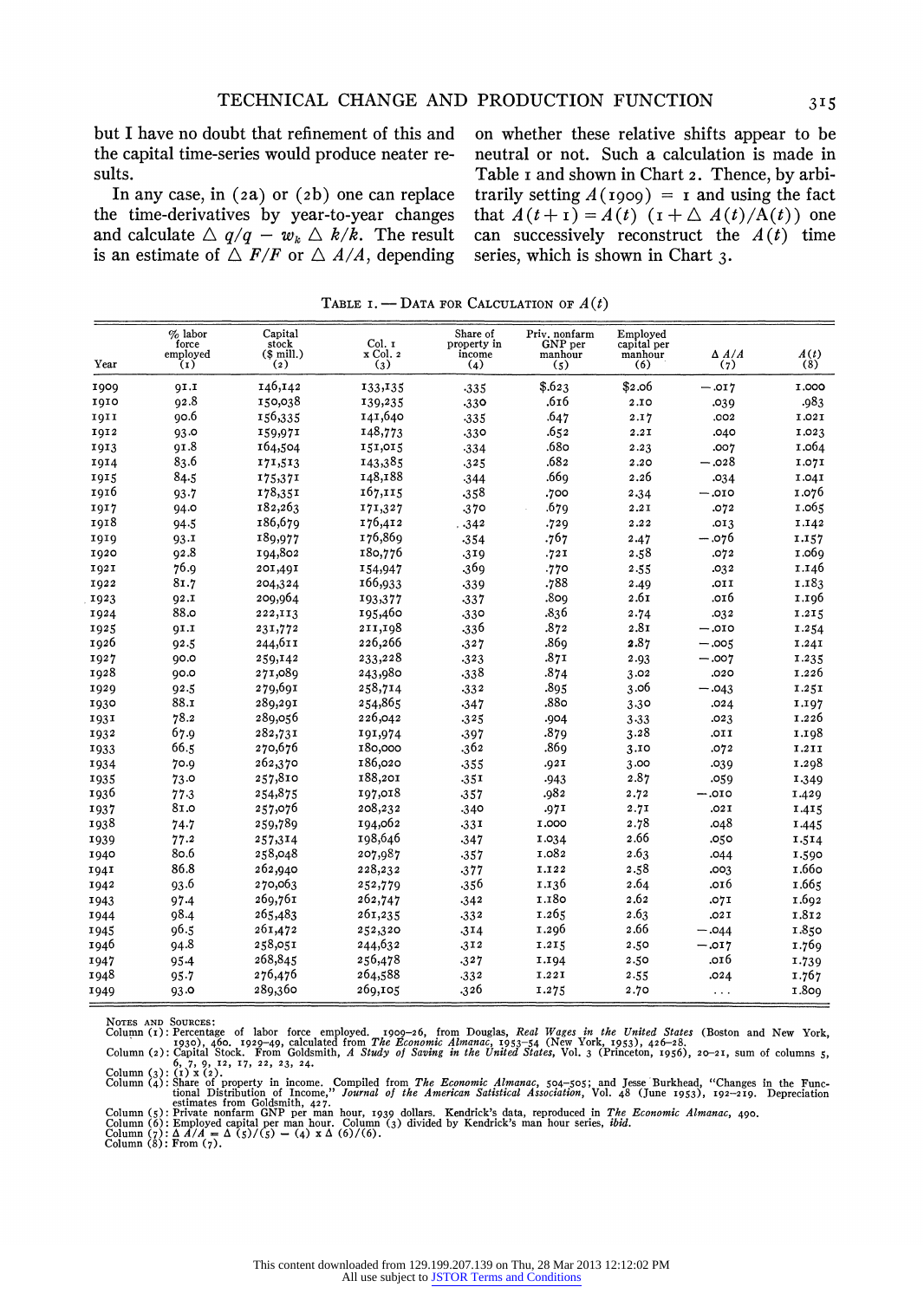**I was tempted to end this section with the re**mark that the  $A(t)$  series, which is meant to be **a rough profile of technical change, at least looks reasonable. But on second thought I decided that I had very little prior notion of what would be "reasonable" in this context. One notes with satisfaction that the trend is strongly upward; had it turned out otherwise I would not now be writing this paper. There are sharp dips after each of the World Wars; these, like the sharp rises that preceded them, can easily be rationalized. It is more suggestive that the curve shows a distinct levelling-off in the last half of the I92o's. A sustained rise begins again in I930. There is an unpleasant sawtooth char**acter to the first few years of the  $\triangle$   $A/A$  curve, **which I imagine to be a statistical artifact.** 

#### **The Outlines of Technical Change**

**The reader will note that I have already drifted into the habit of calling the curve of**  Chart  $2 \triangle A/A$  instead of the more general  $\triangle$  F/F. In fact, a scatter of  $\triangle$  F/F against **K/L (not shown) indicates no trace of a relationship. So I may state it as a formal conclusion that over the period I909-49, shifts in the aggregate production function netted out to be approximately neutral. Perhaps I should recall that I have defined neutrality to mean that the shifts were pure scale changes, leaving marginal rates of substitution unchanged at given capital/labor ratios.** 

Not only is  $\triangle$  A/A uncorrelated with  $K/L$ , **but one might almost conclude from the graph**that  $\triangle$  A/A is essentially constant in time, ex**hibiting more or less random fluctuations about a fixed mean. Almost, but not quite, for there does seem to be a break at about I930. There is some evidence that the average rate of progress in the years I909-29 was smaller than that from I930-49. The first 2I relative shifts average about 9/Ia of one per cent per year, while**  the last **19** average  $2\frac{1}{4}$  per cent per year. Even **if the year I929, which showed a strong downward shift, is moved from the first group to the second, there is still a contrast between an average rate of I.2 per cent in the first half and I.9 per cent in the second. Such post hoc splitting-up of a period is always dangerous. Perhaps I should leave it that there is some**  **evidence that technical change (broadly interpreted) may have accelerated after I929.** 

**The over-all result for the whole 40 years is an average upward shift of about I.5 per cent per year. This may be compared with a figure of about .75 per cent per year obtained by Stefan Valavanis-Vail by a different and rather less general method, for the period I869-I948.4 Another possible comparison is with the output-per-unit-of-input computations of Jacob Schmookler,5 which show an increase of some 36 per cent in output per unit of input between the decades 1904–13 and 1929–38.** Our  $A(t)$ **rises 36.5 per cent between I909 and I934. But these are not really comparable estimates, since Schmookler's figures include agriculture.** 

**As a last general conclusion, after which I**  will leave the interested reader to his own im**pressions, over the 40 year period output per man hour approximately doubled. At the same time, according to Chart 2, the cumulative upward shift in the production function was about 8o per cent. It is possible to argue that about one-eighth of the total increase is traceable to increased capital per man hour, and the remaining seven-eighths to technical change. The reasoning is this: real GNP per man hour increased from \$.623 to \$I.2 75. Divide the latter figure by I.809, which is the I949 value for**   $A(t)$ , and therefore the full shift factor for the **40 years. The result is a "corrected" GNP per man hour, net of technical change, of \$.705. Thus about 8 cents of the 65 cent increase can be imputed to increased capital intensity, and the remainder to increased productivity.6** 

**Of course this is not meant to suggest that the observed rate of technical progress would have persisted even if the rate of investment had been much smaller or had fallen to zero. Obviously much, perhaps nearly all, innovation must be embodied in new plant and equipment to be realized at all. One could imagine this process taking place without net capital for-**

**<sup>4</sup> S. Valavanis-Vail, "An Econometric Model of Growth, U.S.A. i869-i953," American Economic Review, Papers and Proceedings, XLV (May I955), 2I7.** 

**<sup>5</sup> J. Schmookler, "The Changing Efficiency of the American Economy, I869-I938," this REViEW (August 1952), 226.** 

**<sup>&#</sup>x27; For the first half of the period, I909-29, a similar computation attributes about one-third of the observed increase in GNP per man-hour to increased capital intensity.**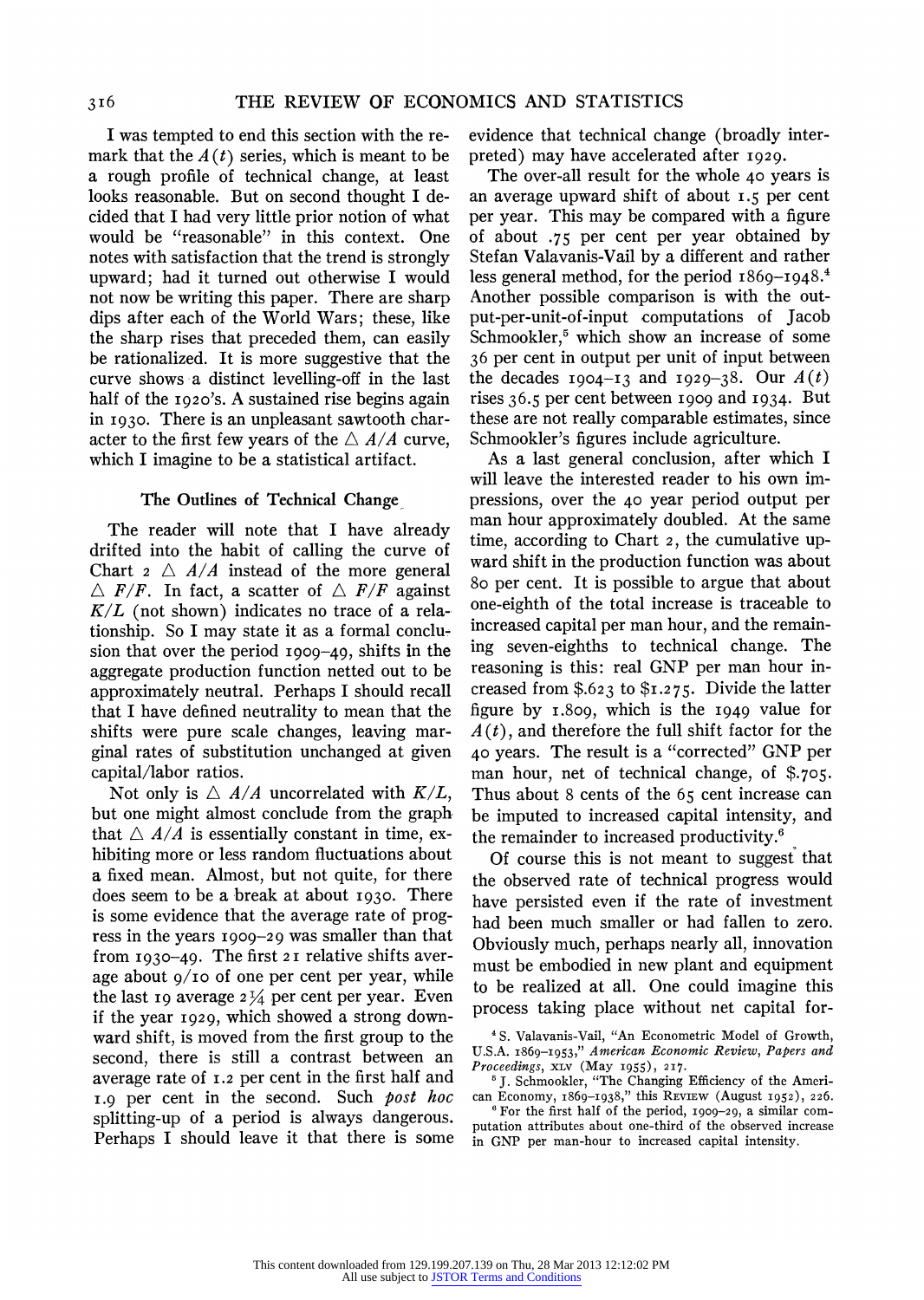**mation as old-fashioned capital goods are replaced by the latest models, so that the capitallabor ratio need not change systematically. But this raises problems of definition and measurement even more formidable than the ones already blithely ignored. This whole area of interest has been stressed by Fellner.** 

**For comparison, Solomon Fabricant 7 has estimated that over the period I87I-195I about go per cent of the increase in output per capita is attributable to technical progress. Presumably this figure is based on the standard sort of output-per-unit-of-input calculation.** 

**It might seem at first glance that calculations of output per unit of resource input provide a relatively assumption-free way of measuring productivity changes. Actually I think the implicit load of assumptions is quite heavy, and if anything the method proposed above is considerably more general.** 

**Not only does the usual choice of weights for computing an aggregate resource-input involve something analogous to my assumption of competitive factor markets, but in addition the cri**terion output  $\div$  a weighted sum of inputs **would seem tacitly to assume (a) that technical change is neutral and (b) that the aggregate production function is strictly linear. This explains why numerical results are so closely parallel for the two methods. We have already verified the neutrality, and as will be seen subsequently, a strictly linear production function gives an excellent fit, though clearly inferior to**  some alternatives.<sup>8</sup>

**<sup>8</sup>For an excellent discussion of some of the problems, see M. Abramovitz "Resources and Output Trends in the U.S. since I870," American Economic Review, Papers and Proceedings, XLVI (May I956), 5-23. Some of the questions there raised could in principle be answered by the method used here. For example, the contribution of improved quality of the labor force could be handled by introducing various levels of skilled labor as separate inputs. I owe to Prof. T. W. Schultz a heightened awareness that a lot of what appears as shifts in the production function must represent improvement in the quality of the labor input, and therefore a result of real capital formation of an important kind. Nor ought it be forgotten that even straight technical progress has a cost side.** 

#### **The Aggregate Production Function**

**Returning now to the aggregate production function, we have earned the right to write it in the form (ia). By use of the (practically unavoidable) assumption of constant returns to scale, this can be further simplified to the form** 

$$
q = A(t)f(k,1), \qquad (3)
$$

**which formed the basis of Chart i. It was there**  noted that a simple plot of  $q$  against  $k$  would **give a distorted picture because of the shift**  factor  $A(t)$ . Each point would lie on a different **member of the family of production curves. But we have now provided ourselves with an estimate of the successive values of the shift factor. (Note that this estimate is quite independent of any hypothesis about the exact shape of the production function.) It follows**  from (3) that by plotting  $q(t)/A(t)$  against  $k(t)$  we reduce all the observed points to a **single member of the family of curves in Chart I, and we can then proceed to discuss the shape of f(k,i) and reconstruct the aggregate produc**tion function. A scatter of  $q/A$  against k is **shown in Chart 4.** 



**Considering the amount of a priori doctoring which the raw figures have undergone, the fit is remarkably tight. Except, that is, for the layer of points which are obviously too high. These maverick observations relate to the seven last years of the period, 1943-49. From the way they lie almost exactly parallel to the main** 

**S. Fabricant, "Economic Progress and Economic Change," 34th Annual Report of the National Bureau of Economic Research (New York, I954).**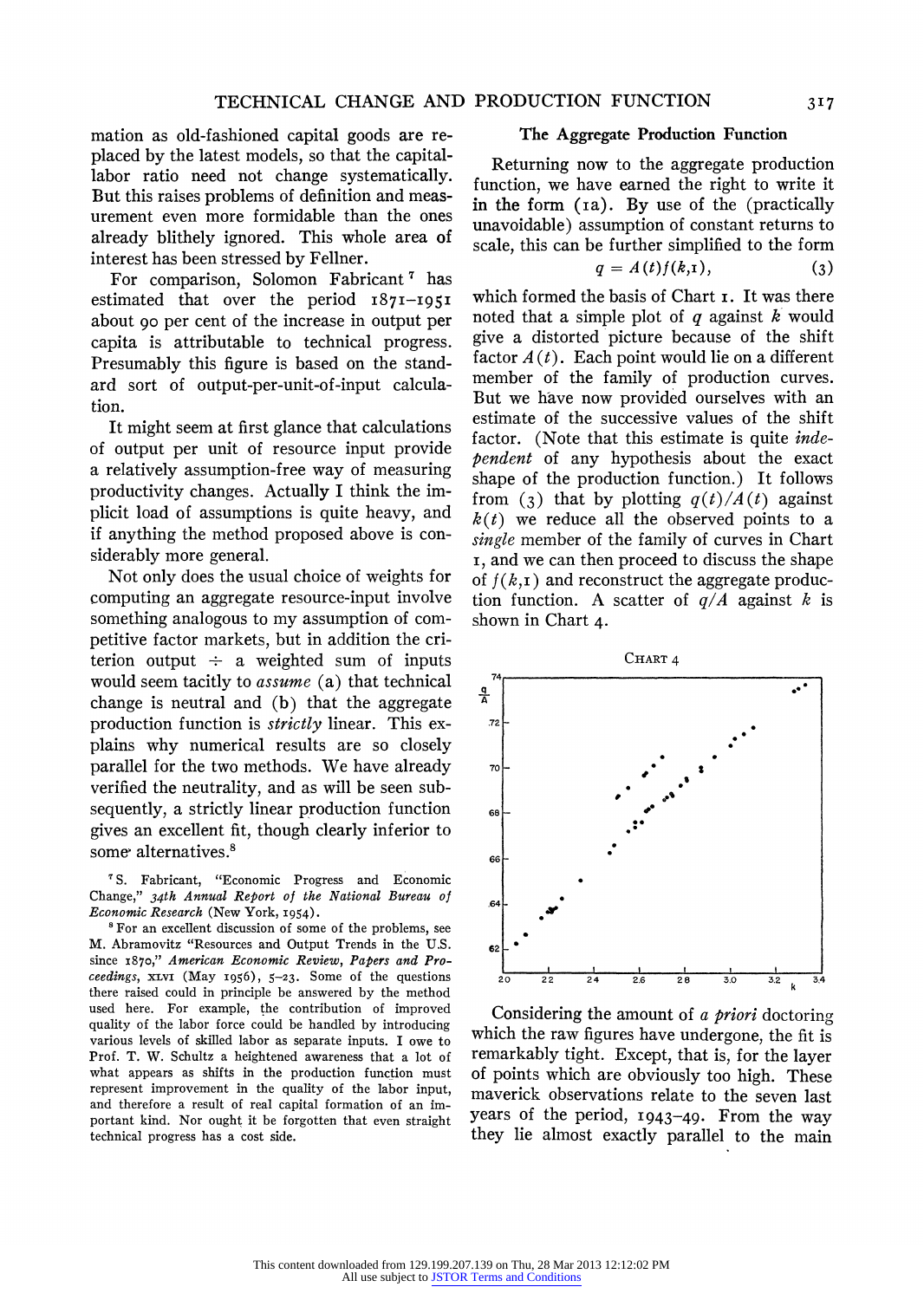**scatter, one is tempted to conclude that in I943 the aggregate production function simply shifted. But the whole earlier procedure was designed to purify those points from shifts in the function, so that way out would seem to be closed. I suspect the explanation may lie in some systematic incomparability of the capital-inuse series. In particular during the war there was almost certainly a more intensive use of capital services through two- and three-shift operation than the stock figures would show, even with the crude correction that has been applied. It is easily seen that such an underestimate of capital inputs leads to an overestimate of productivity increase. Thus in effect each of the affected points should really lie higher and toward the right. But further analysis shows that, for the orders of magnitude involved, the net result would be to pull the observations closer to the rest of the scatter.** 

**At best this might account for I943-I945. There remains the postwar period. Although it is possible that multi-shift operation remained fairly widespread even after the war, it is unlikely that this could be nearly enough to explain the whole discrepancy.9 One might guess that accelerated amortization could have resulted in an underestimate of the capital stock after I945. Certainly other research workers, notably Kuznets and Terborgh, have produced capital stock estimates which rather exceed Goldsmith's at the end of the period. But for the present, I leave this a mystery.** 

**In a first version of this paper, I resolutely let the recalcitrant observations stand as they were in a regression analysis of Chart 4, mainly because such casual amputation is a practice I deplore in others. But after some experimentation it seemed that to leave them in only led to noticeable distortion of the results. So, with some misgivings, in the regressions that follow I have omitted the observations for I943- I949. It would be better if they could be otherwise explained away.** 

**Chart 4 gives an inescapable impression of curvature, of persistent but not violent dimin-** **ishing returns. As for the possibility of approaching capital-saturation, there is no trace on this gross product level, but even setting aside all other difficulties, such a scatter confers no particular license to guess about what happens at higher K/L ratios than those observed.** 

**As for fitting a curve to the scatter, a Cobb-Douglas function comes immediately to mind, but then so do several other parametric forms, with little to choose among them.'0 I can't help feeling that little or nothing hangs on the choice of functional form, but I have experimented with several. In general I limited myself to two-parameter families of curves, linear in the parameters (for computational convenience), and at least capable of exhibiting diminishing returns (except for the straight line, which on this account proved inferior to all others).** 

**The particular possibilities tried were the following:** 

| $q = a + \beta k$ |  | (4a) |
|-------------------|--|------|
|                   |  |      |

$$
q = a + \beta \log k \tag{4b}
$$
  
q = a - \beta/k \tag{4c}

$$
\log q = a + \beta \log k \tag{4d}
$$

 $\log q = a - \beta/k.$  (4e)

**Of these, (4d) is the Cobb-Douglas case; (4c and e) have upper asymptotes; the semilogarithmic (4b) and the hyperbolic (4c) must cross the horizontal axis at a positive value of k and continue ever more steeply but irrelevantly downward (which means only that some positive k must be achieved before any output is forthcoming, but this is far outside the range of observation); (4e) begins at the origin with a phase of increasing returns and ends with a phase of diminishing returns - the point of inflection** occurs at  $k = \beta/2$  and needless to **say all our observed points come well to the right of this.** 

**The results of fitting these five curves to the scatter of Chart 4 are shown in Table 2.** 

**The correlation coefficients are uniformly so high that one hesitates to say any more than** 

**<sup>&#</sup>x27;It is cheering to note that Professor Fellner's new book voices a suspicion that the postwar has seen a substantial increase over prewar in the prevalence of multi-shift operation. See Trends and Cycles in Economic Activity (New York, 1956), 92.** 

**<sup>&#</sup>x27;0A discussion of the same problem in a different context is to be found in Prais and Houthakker, The Analysis of Family Budgets (Cambridge, England, I955), 82-88. See**  also S. J. Prais, "Non-Linear Estimates of the Engel **Curves," Review of Economic Studies, No. 52 (I952-53), 87-Io4.**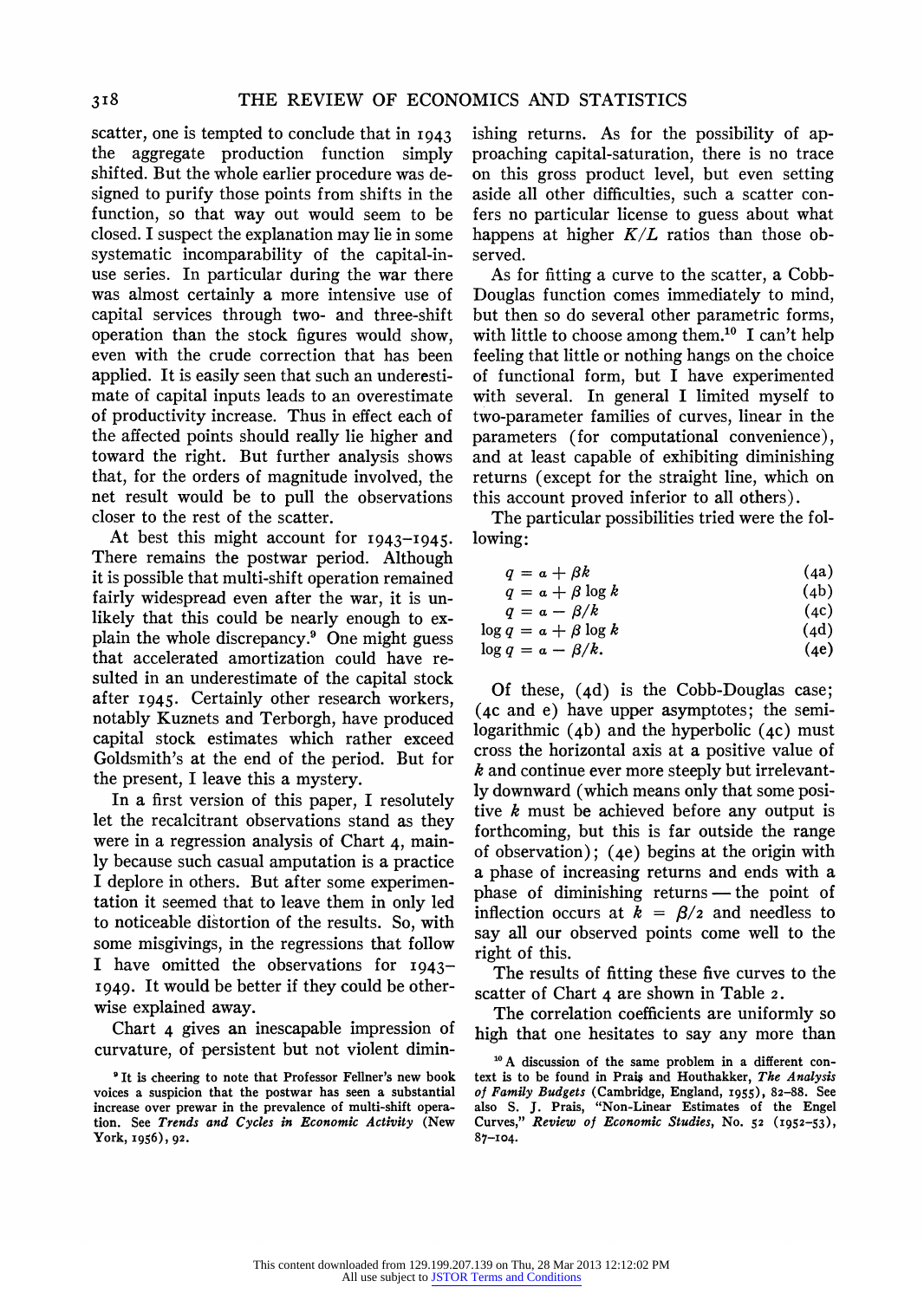| Curve | $\alpha$ | β      | r     |
|-------|----------|--------|-------|
| 4a    | .438     | .09 I  | .9982 |
| b     | .448     | .239   | .9996 |
| c     | .917     | .618   | .9964 |
| d     | $-.729$  | $-353$ | .9996 |
| е     | $-.038$  | .913   | .9980 |

**that all five functions, even the linear one, are about equally good at representing the general shape of the observed points. From the correlations alone, for what they are worth, it appears that the Cobb-Douglas function (4d) and the semilogarithmic (4b) are a bit better than the others."** 

**Since all of the fitted curves are of the form**   $g(y) = a + \beta h(x)$ , one can view them all as **linear regressions and an interesting test of goodness of fit proposed by Prais and Houthakker (ibid., page 5I) is available. If the residuals from each regression are arranged in order of increasing values of the independent variable, then one would like this sequence to be disposed "randomly" about the regression line. A strong "serial" correlation in the residuals, or a few long runs of positive residuals alternating with long runs of negative residuals, would be evidence of just that kind of smooth departure from linearity that one would like to catch. A test can be constructed using published tables of critical values for runs of two kinds of elements.** 

**'It would be foolhardy for an outsider (or maybe even an insider) to hazard a guess about the statistical properties of the basic time series. A few general statements can be made, however. (a) The natural way to introduce an error term into the aggregate production function is multiplica**tively:  $Q = (I + u)F(K,L;t)$ . In the neutral case it is **apparent that the error factor will be absorbed into the**  estimated  $A(t)$ . Then approximately the error in  $\Delta A/A$ will be  $\Delta u / I + u$ . If u has zero mean, the variance of the estimated  $\Delta A/A$  will be approximately  $2(I - \rho)$  var u, where  $\rho$  is the first autocorrelation of the  $u$  series. (b) Sup**pose that marginal productivity distribution doesn't hold exactly, so that**  $K/Q \partial Q / \partial K = w_k + v$ **, where now v is a** random deviation and  $w_k$  is the share of property income. Then the error in the estimated  $\Delta A/A$  will  $\mathbf{k}: v \Delta k/k$ , with variance  $(\Delta k/k)^2$  var v. Since  $K/L$  changes slowly, the mul**tiplying factor will be very small. The effect is to bias the**  estimate of  $\Delta A/A$  in such a way as to lead to an over**estimate when property receives less than its marginal**  product (and  $k$  is increasing). (c) Errors in estimating  $\overline{A}(t)$ **enter in a relatively harmless way so far as the regression analysis is concerned. Errors of observation in k will be more serious and are likely to be large. The effect will of course be**  to bias the estimates of  $\beta$  downward.

**This has been done for the linear, semilogarithmic, and Cobb-Douglas functions. The re**sults strongly confirm the visual impression of **diminishing returns in Chart 4, by showing the linear function to be a systematically poor fit. As between (4b) and (4d) there is little to choose.'2** 

### **A Note on Saturation**

**It has already been mentioned that the aggregate production function shows no signs of levelling off into a stage of capital-saturation. The two curves in Table 2 which have upper asymptotes (c and e) happen to locate that asymptote at about the same place. The limiting values of q are, respectively, .92 and .91. Of course these are both true asymptotes, approached but not reached for any finite value of k. It could not be otherwise: no analytic function can suddenly level off and become constant unless it has always been constant. But on the other hand, there is no reason to expect nature to be infinitely differentiable. Thus any conclusions extending beyond the range actually observed in Chart 4 are necessarily treacherous. But, tongue in cheek, if we take .95 as a guess at the saturation level of q, and use the linear function (4a) (which will get there first) as a lower-limit guess at the saturation level for k, it turns out to be about 5.7, more than twice its present value.** 

**But all this is in terms of gross output, whereas for analytic purposes we are interested in the net productivity of capital. The difference between the two is depreciation, a subject about which I do not feel able to make guesses. If there were more certainty about the meaning of existing estimates of depreciation, especially over long periods of time, it would have been better to conduct the whole analysis in terms of net product.** 

**However, one can say this. Zero net marginal productivity of capital sets in when gross marginal product falls to the "marginal rate of depreciation," i.e. when adding some capital adds only enough product to make good the depreciation on the increment of capital itself. Now in recent years NNP has run a bit over** 

**<sup>I</sup>The test statistic is R, the total number of runs,**  with small values significant. For  $(4a)$ ,  $R = 4$ ; for  $(4b)$ ,  $R = 13$ . The  $I\%$  critical value in both cases is about 9.